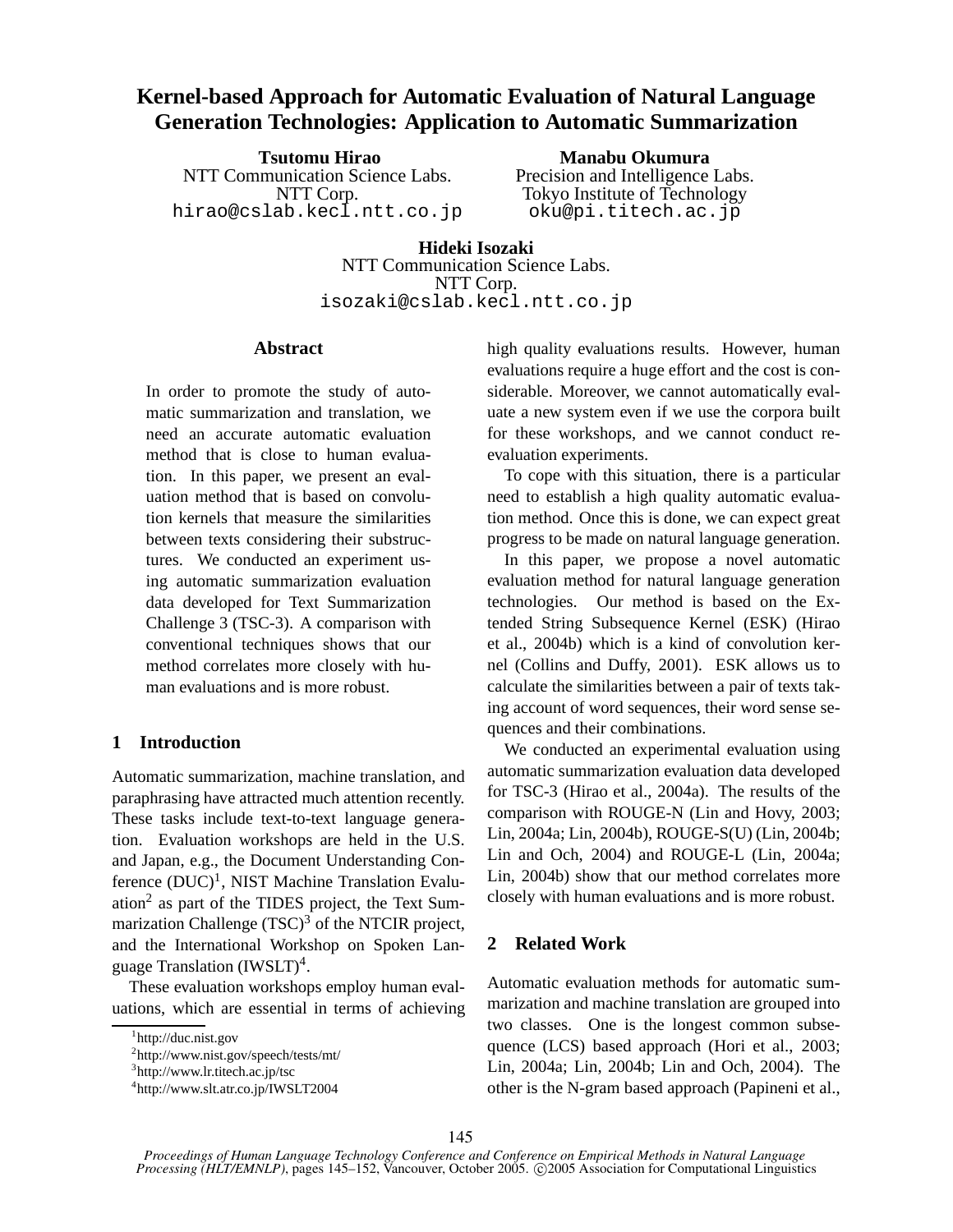| subsequence              |                         |                | S1 S2   d   subsequence |             |                     |   | S1 S2 $\ d\ $ subsequence | S1               | S <sub>2</sub>         |
|--------------------------|-------------------------|----------------|-------------------------|-------------|---------------------|---|---------------------------|------------------|------------------------|
| <b>Becoming</b>          |                         |                | <b>Becoming-is</b>      |             | $\bar{\lambda}^2$ ' |   | astronaut-DREAM           | $\Omega$         | $\overline{\lambda}^2$ |
| DREAM                    |                         |                | <b>Becoming-my</b>      |             | $\lambda^3$         |   | astronaut-ambition        |                  | $\lambda^2$            |
| <b>SPACEMAN</b>          |                         |                | <b>SPACEMAN-DREAM</b>   | $\lambda^3$ | $\lambda^2$         |   | astronaut-is              |                  |                        |
| a                        |                         | 0              | SPACEMAN-ambition       |             | $\lambda^2$         |   | astronaut-my              |                  |                        |
| ambition                 |                         |                | SPACEMAN-dream          | $\sqrt{3}$  |                     |   | cosmonaut-DREAM           | $\lambda^3$      |                        |
| an                       |                         |                | SPACEMAN-great          |             | 0                   |   | cosmonaut-dream           | $\lambda^3$      | 0                      |
| astronaut                |                         |                | <b>SPACEMAN-is</b>      |             |                     |   | cosmonaut-great           | $\lambda^2$      | $\Omega$               |
| cosmonaut                |                         | $\overline{0}$ | <i>SPACEMAN-my</i>      |             |                     |   | cosmonaut-is              |                  |                        |
| dream                    |                         | 0              | a-DREAM                 |             | 0                   |   | cosmonaut-my              |                  | 0                      |
| great                    |                         | 0              | a-SPACEMAN              |             | $\theta$            |   | great-DREAM               |                  |                        |
| is                       |                         |                | a-cosmonaut             |             | $\theta$            | 2 | great-dream               |                  |                        |
| mv                       |                         |                | a-dream                 |             | $\Omega$            |   | is-DREAM                  |                  |                        |
| <b>Becoming-DREAM</b>    | $\bar{\lambda}^{\circ}$ | $\lambda^4$    | a-great                 |             | 0                   |   | is-ambition               |                  |                        |
| <b>Becoming-SPACEMAN</b> |                         | $\lambda$      | $a-1s$                  |             |                     |   | is-dream                  | $\boldsymbol{2}$ | $\Omega$               |
| Becoming-a               |                         | 0              | a-my                    |             | 0                   |   | is-great                  |                  |                        |
| Becoming-ambition        |                         | $\lambda^4$    | an-DREAM                |             | 3<br>$\Lambda$      |   | is-my                     |                  |                        |
| Becoming-an              |                         |                | an-SPACEMAN             |             |                     |   | my-DREAM                  |                  |                        |
| Becoming-astronaut       |                         | λ              | an-ambition             |             | $\sqrt{3}$          |   | my-ambition               |                  |                        |
| Becoming-cosmonaut       |                         | $\theta$       | an-astronaut            |             |                     |   | my-dream                  |                  | 0                      |
| Becoming-dream           |                         | 0              | $an-is$                 |             | $\lambda$           |   | my-great                  |                  | $\Omega$               |
| Becoming-great           | $\lambda^4$             | $\theta$       | an-my                   |             | $\lambda^2$         |   |                           |                  |                        |

Table 1: Components of vectors corresponding to S1 and S2. Bold subsequences are common to S1 and S2.

2002; Lin and Hovy, 2003; Lin, 2004a; Lin, 2004b; Soricut and Brill, 2004).

Hori et. al (2003) proposed an automatic evaluation method for speech summarization based on word recognition accuracy. They reported that their method is superior to BLEU (Papineni et al., 2002) in terms of the correlation between human assessment and automatic evaluation. Lin (2004a; 2004b) and Lin and Och (2004) proposed an LCS-based automatic evaluation measure called ROUGE-L. They applied ROUGE-L to the evaluation of summarization and machine translation. The results showed that the LCS-based measure is comparable to Ngram-based automatic evaluation methods. However, these methods tend to be strongly influenced by word order.

Various N-gram-based methods have been proposed since BLEU, which is now widely used for the evaluation of machine translation. Lin et al. (2003) proposed a recall-oriented measure, ROUGE-N, whereas BLEU is precision-oriented. They reported that ROUGE-N performed well as regards automatic summarization. In particular, ROUGE-1, *i.e.*, unigram matching, provides the best correlation with human evaluation. Soricut et. al (2004) proposed a unified measure. They integrated a precisionoriented measure with a recall-oriented measure by using an extension of the harmonic mean formula. It performs well in evaluations of machine translation, automatic summarization, and question answering.

However, N-gram based methods have a critical problem; they cannot consider co-occurrences with gaps, although the LCS-based method can deal with them. Therefore, Lin and Och (2004) introduced skip-bigram statistics for the evaluation of machine translation. However, they did not consider longer skip-n-grams such as skip-trigrams. Moreover, their method does not distinguish between bigrams and skip-bigrams.

# **3 Kernel-based Automatic Evaluation**

The above N-gram-based methods correlated closely with human evaluations. However, we think some skip-n-grams  $(n \geq 3)$  are useful. In this paper, we employ the Extended String Subsequence Kernel (ESK), which considers both n-grams and skip-n-grams. In addition, the ESK allows us to add word senses to each word. The use of word senses enables flexible matching even when paraphrasing is used.

The ESK is a kind of convolution kernel (Collins and Duffy, 2001). Convolution kernels have recently attracted attention as a novel similarity measure in natural language processing.

# **3.1 ESK**

The ESK is an extension of the String Subsequence Kernel (SSK) (Lodhi et al., 2002) and the Word Sequence Kernel (WSK) (Cancedda et al., 2003).

The ESK receives two node sequences as inputs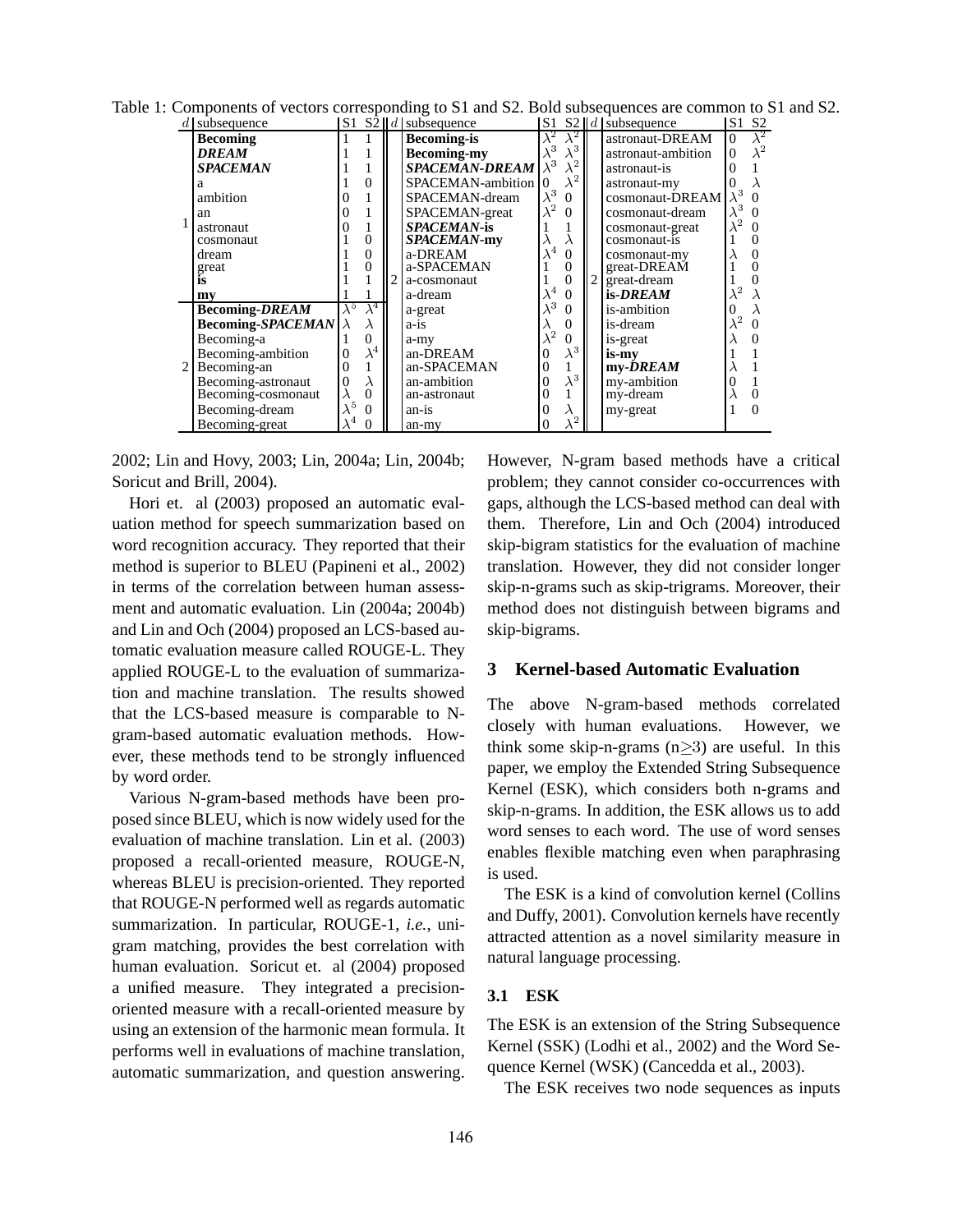and maps each of them into a high-dimensional vector space. The kernel's value is simply the inner product of the two vectors in the vector space. In order to discount long-skip-n-grams, the decay parameter  $\lambda$  is introduced.

We explain the computation of the ESK's value whose inputs are the sentences (S1 and S2) shown below. In the example, word senses are shown in braces.

- S1 Becoming a cosmonaut: {SPACEMAN} is my great dream: *DREAM*
- **S2** Becoming an astronaut: {*SPACEMAN*} is my ambition: *DREAM*

In this case, "cosmonaut" and "astronaut" share the same sense  $\{SPACEMAN\}$  and "ambition" and "dream" also share the same sense *DREAM*. We can use WordNet for English and *Goitaikei* (Ikehara et al., 1997) for Japanese.

Table 1 shows the subsequences derived from S1 and S2 and its weights. Note that the subsequence length is two or less. From the table, there are fifteen subsequences<sup>5</sup> that are common to S1 and S2. Therefore,  $ESK^{d=2}(S1, S2) = 7 + \lambda + 2\lambda^2 + \lambda^3 +$  $\lambda^4 + \lambda^5 + \lambda^6 + \lambda^9$ . For reference, there are three unigrams, one bigram, zero trigrams and three skipbigrams common to S1 and S2.

Formally, the ESK is defined as follows.  $T$  and  $U$ are node sequences.

$$
ESK^{d}(T, U) = \sum_{m=1}^{d} \sum_{t_i \in T} \sum_{u_j \in U} K_m(t_i, u_j)
$$
 (1)

$$
K_m(t_i, u_j) = \begin{cases} \text{val}(t_i, u_j) & \text{if } m = 1\\ K'_{m-1}(t_i, u_j) \cdot \text{val}(t_i, u_j) & \text{otherwise} \end{cases} \tag{2}
$$

Here,  $d$  is the upper bound of the subsequence length and  $K_m'(t_i, u_j)$  is defined as follows.  $t_i$  is the *i*-th node of T.  $u_i$  is the j-th node of U. The function  $val(s, t)$  returns the number of attributes common to given nodes  $s$  and  $t$ .

$$
K'_{m}(t_{i}, u_{j}) = \begin{cases} 0 & \text{if } j=1\\ \lambda K'_{m}(t_{i}, u_{j-1}) + K''_{m}(t_{i}, u_{j-1}) & \text{otherwise} \end{cases}
$$
(3)

 $K''_m(t_i, u_i)$  is defined as follows:

$$
K_m''(t_i, u_j) = \begin{cases} 0 & \text{if } i = 1\\ \lambda K_m''(t_{i-1}, u_j) + K_m(t_{i-1}, u_j). \end{cases}
$$
 (4)  
<sup>5</sup>Bold subsequences in Table 1.

Finally, we define the similarity measure between  $T$  and  $U$  by normalizing ESK. This similarity can be regarded as an extension of the cosine measure.

$$
\text{Sim}_{\text{esk}}^d(T, U) = \frac{\text{ESK}^d(T, U)}{\sqrt{\text{ESK}^d(T, T)\text{ESK}^d(U, U)}}.
$$
 (5)

# **3.2 Automatic Evaluation based on ESK**

Suppose,  $\mathcal C$  is a system output, which consists of  $\ell$  sentences, and  $\mathcal R$  is a human written reference, which consists of  $m$  sentences.  $c_i$  is a sentence in  $\mathcal{C}$ , and  $r_i$  is a sentence in  $\mathcal{R}$ . We define two scoring functions for automatic evaluation. First, we define a precision-oriented measure as follows:

$$
P_{\text{esk}}^d(\mathcal{C}, \mathcal{R}) = \frac{1}{\ell} \sum_{i=1}^{\ell} \max_{1 \le j \le m} \text{Sim}_{\text{esk}}^d(c_i, r_j)
$$
(6)

Symmetrically, we define a recall-oriented measure as follows:

$$
R_{\text{esk}}^d(\mathcal{C}, \mathcal{R}) = \frac{1}{m} \sum_{j=1}^m \max_{1 \le i \le \ell} \text{Sim}_{\text{esk}}^d(c_i, r_j)
$$
(7)

Finally, we define a unified measure, *i.e.*, Fmeasure, as follows:

$$
F_{\rm esk}^d(\mathcal{C}, \mathcal{R}) = \frac{(1 + \beta^2) \times R_{\rm esk}(\mathcal{C}, \mathcal{R}) \times P_{\rm esk}(\mathcal{C}, \mathcal{R})}{R_{\rm esk}(\mathcal{C}, \mathcal{R}) + \beta^2 \times P_{\rm esk}(\mathcal{C}, \mathcal{R})}
$$
(8)

 $\beta$  is a cost parameter for  $R_{\text{esk}}$  and  $P_{\text{esk}}$ .  $\beta$ 's value is selected depending on the evaluation task. Since summary should not miss important information given in the human reference, recall is more important than precision. Therefore, a large  $\beta$  will yield good results.

## **3.3 Extension for Multiple References**

When multiple human references (correct answers) are available, we define a simple function for multiple references as follows:

$$
F_{\text{esk}}^{\text{mean}}(\mathcal{C}, R) = \frac{1}{n} \sum_{i=1}^{n} F_{\text{esk}}(\mathcal{C}, \mathcal{R}_i), \tag{9}
$$

Here, equation (9) gives the average score.  *in*dicates a set of references;  $R = {\mathcal{R}_1, \cdots, \mathcal{R}_n}$ .

# **4 Experimental Evaluation**

To confirm and discuss the effectiveness of our method, we conducted an experimental evaluation using TSC-3 multiple document summarization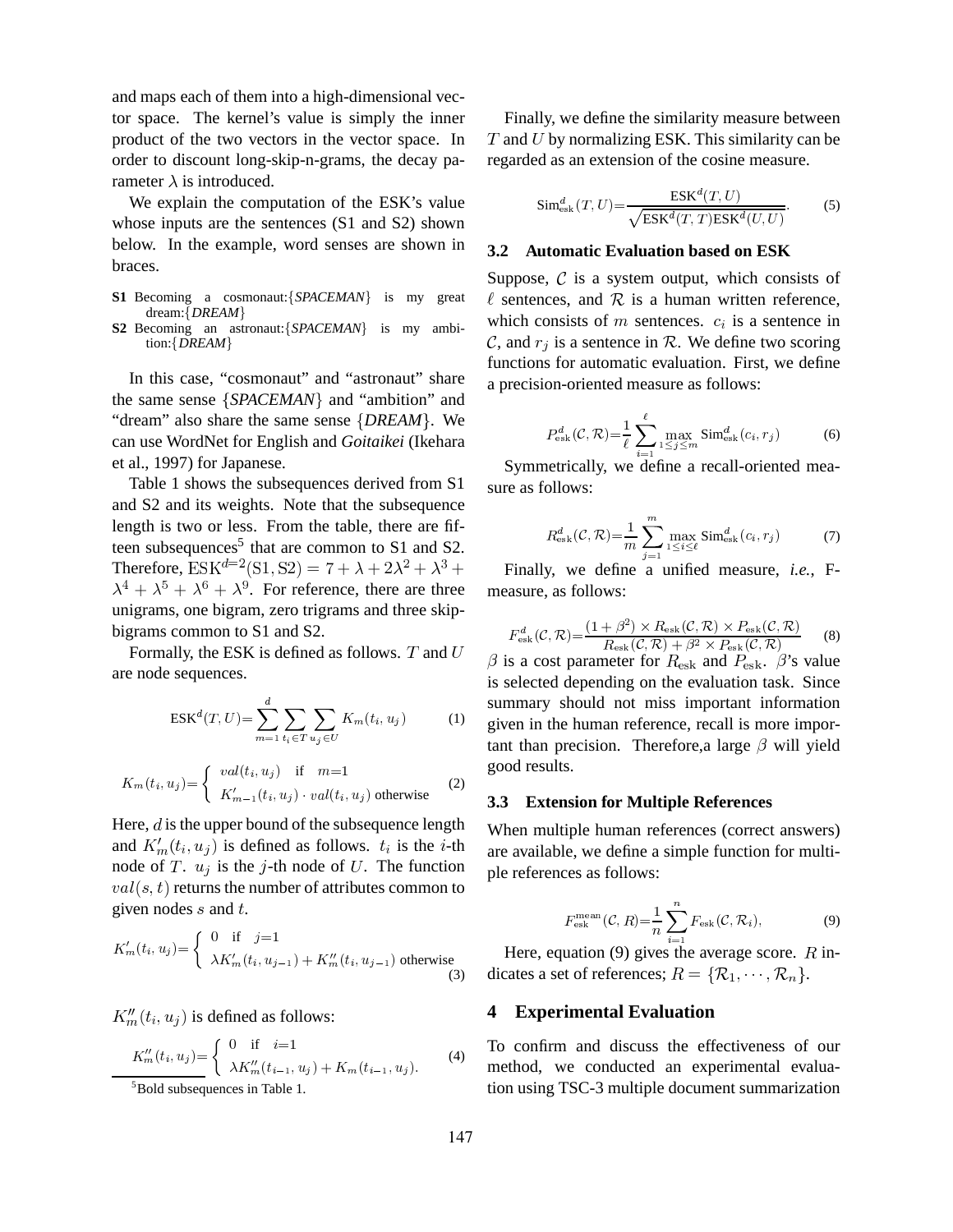evaluation data and our additional data.

## **4.1 Task and Evaluation Metrics in TSC-3**

The task of TSC-3 is multiple document summarization. Participants were given a set of documents about a certain event and required to generate two different length summaries for the entire document set. The lengths were about 5% and 10% of the total number of characters in the document set, respectively. Thirty document sets were provided for the official run evaluation. There were ten participant systems; one provided by the TSC organizers as a baseline system.

The evaluation metric follows DUC's SEE evaluation scheme (Harman and Over, 2004). For each document set, one human subject makes a reference summary and uses it as a basis for evaluating ten system outputs. This human evaluation procedure consists of the following steps:

- **Step 1** For each reference sentence  $r_i \in \mathcal{R}$ , repeat Steps 2 and 3.
- **Step 2** For  $r_i$ , the human assessor finds the most relevant sentence set  $S$  from the system output.
- **Step 3** The assessor assigns a score,  $e(r_i, S)$ ,  $0, 0.1, \dots, 1.0$ . 1.0 means perfect. in terms of how much of the content of  $r_i$  can be reproduced by using only sentences in  $S$ .
- **Step 4** Finally, the evaluation score of output  $C$  for reference  $R$  is defined  $H(\mathcal{R}, \mathcal{C}) = \sum_i e(r_i, S)/|\mathcal{R}|.$

The final score of a system is calculated by applying the above procedure and normalized by the number of topics, *i.e.*,  $\sum_{t=1}^{30} H(R_t, C_t)/30$ . E. When multiple references  $R(=\{\mathcal{R}1,\cdots,\mathcal{R}_n\})$ are available, the scores are given as follows:  $H^{\text{mean}}(R,\mathcal{C}) = \sum_{k} H(\mathcal{R}_k,\mathcal{C})/|R|.$ 

#### **4.2 Variation of Human Assessors**

In TSC-3's official run evaluation, system outputs were compared with one human written reference summary for each topic. There were five topic sets and five human assessors (A-E in Table 2) for each topic set.

Before we use the one human written reference summary as the gold-standard-reference, to examine variations among human assessors, we prepared two additional human summaries for each topic sets. Table 2: The relationship between topics and reference summary creators, *i.e.*, human assessors.  $S(A)$ indicates a subject A's evaluation score for all systems for corresponding topics.

| topic-ID  |  | 23        | 'a v o                                                 |
|-----------|--|-----------|--------------------------------------------------------|
|           |  |           | mean(                                                  |
| 7 - 12    |  |           | mean(S(B), S(A), S(D))                                 |
| 13 - 18   |  | S(E)      | mean(S(C), S(B), S(E))                                 |
| $19 -$    |  |           |                                                        |
| $25 - 30$ |  | $\Im$ (B) | mean $(S(D), S(C), S(A))$<br>mean $(S(E), S(D), S(B))$ |

Table 3: Correlations between human judgments.

|                         |                 |                 | correlation       |                                    |                 |              | rank correlation     |                         |
|-------------------------|-----------------|-----------------|-------------------|------------------------------------|-----------------|--------------|----------------------|-------------------------|
|                         |                 |                 | coefficient $(r)$ |                                    |                 |              | coefficient $(\rho)$ |                         |
|                         |                 |                 |                   | short                              |                 |              |                      |                         |
|                         | $\mathcal{D}_1$ | ${\cal D}_2$    | $\mathcal{D}_3$   | $\mathcal{D}_{\rm avg}$            | $\mathcal{D}_1$ | ${\cal D}_2$ | $\mathcal{D}_3$      | $\mathcal{D}_{\rm avg}$ |
|                         | 1.UU            | .968            | .902              | .988                               | 1.UU            | .976         |                      | .988                    |
| $\mathcal{D}_2$         |                 | 1.00            | .910              | .996                               |                 | 1.00         | .733                 | .988                    |
| $\mathcal{D}_3$         |                 |                 | 1.00              | .914                               |                 |              | 1.00                 | .758                    |
| ${\cal D}_{\rm avg}$    |                 |                 |                   | 1.00                               |                 |              |                      | 1.00                    |
|                         |                 |                 |                   | long                               |                 |              |                      |                         |
|                         | ${\cal D}$ 1    | $\mathcal{D}_2$ | $\mathcal{D}_3$   | ${\cal D}_{\underline{{\rm avg}}}$ | $\mathcal{D}_1$ | D2           | $\mathcal{D}_3$      | $\mathcal{D}_{\rm avg}$ |
|                         |                 | .908            |                   | 964.                               |                 | 964          | .939                 | 964                     |
| ${\cal D}_2$            |                 | 1.00            | .963              | .987                               |                 | 1.00         | .952                 | 1.00                    |
| $\mathcal{D}_3$         |                 |                 | 1.00              | .931                               |                 |              | 1.00                 | .932                    |
| $\mathcal{D}_{\rm avg}$ |                 |                 |                   | 1.00                               |                 |              |                      | 1.00                    |

Therefore, we obtained three reference summaries and evaluation results for each topic sets (Table 2).

Moreover, we prepared unified evaluation results of three human judgment as  $\mathcal{D}_{\text{avg}}$ , which is calculated as the average of three human scores.

 <sup>¼</sup> E, was a retired professional journalist; that is, they The relationship between topics and human assessors is shown in Table 2. For example, subject B generates summaries and evaluates all systems for topics 7-12, 13-18 and 25-30 on  $\mathcal{D}_1$ ,  $\mathcal{D}_2$ , and  $\mathcal{D}_3$  . respectively. Note that each human subject, A to shared a common background.

Table 3 shows the Pearson's correlation coefficient  $(r)$  and Spearman's rank correlation coefficient  $\rho$  for the human subjects. The results show that every pair has a high correlation. Therefore, changing the human subject has little influence as regards creating references and evaluating system summaries. The evaluation by human subjects is stable. This result agrees with DUC's additional evaluation results (Harman and Over, 2004). However, the behavior of the correlations between humans with different backgrounds is uncertain. The correlation might be fragile if we introduce a human subject whose background is different from the others.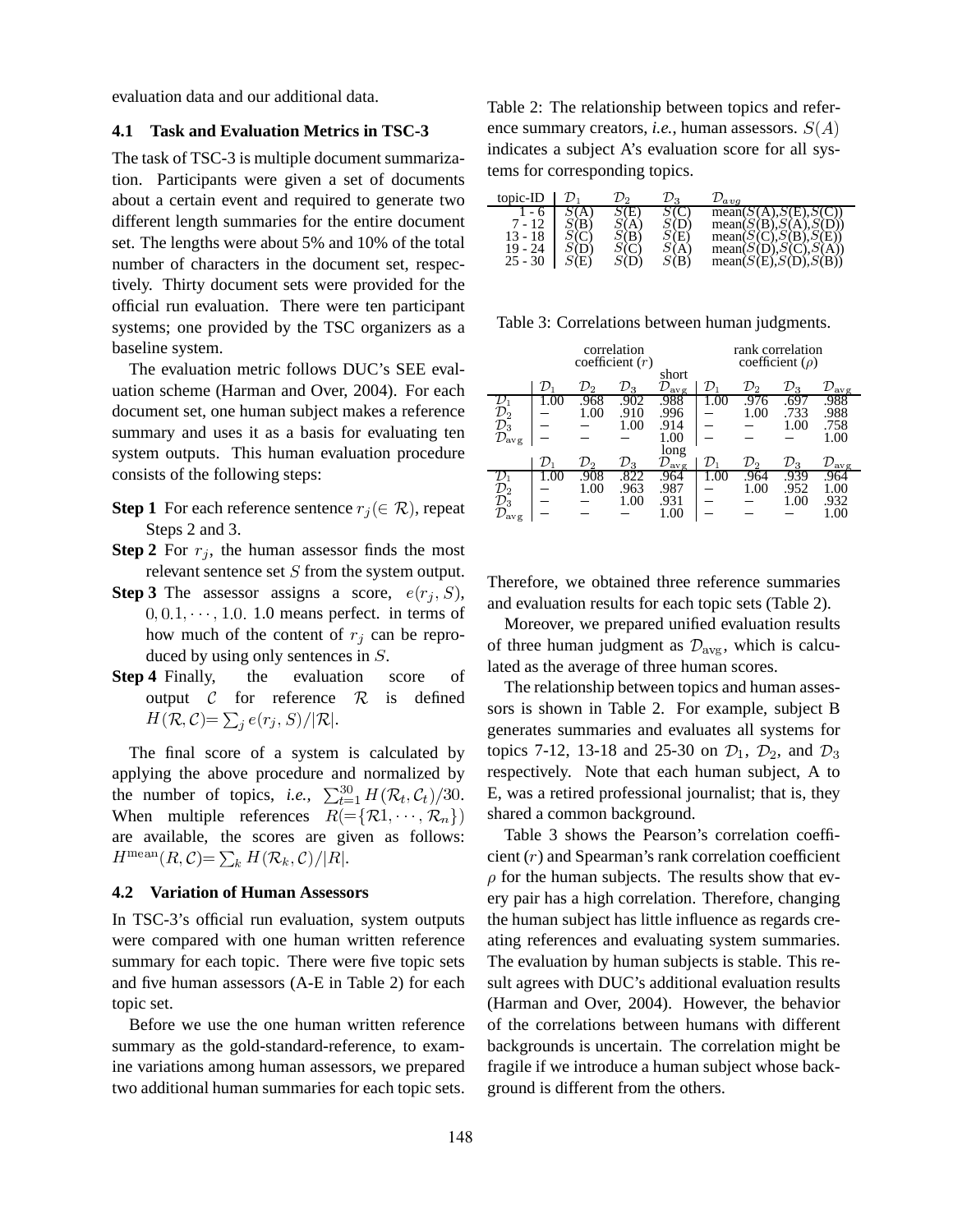#### **4.3 Compared Automatic Evaluation Methods**

We compared our method with ROUGE-N and ROUGE-L described below. We used only content words to calculate the ROUGE scores because the correlation coefficient decreased if we did not remove functional words.

#### **WSK-based method**

We use WSK instead of ESK in equation  $(6)-(8)$ .

# **ROUGE-N**

ROUGE-N is an N-gram-based evaluation measure defined as follows (Lin, 2004b):

$$
ROUGE-N(C, R) = \frac{\sum_{S \in \mathcal{R}} \sum_{\text{gram}_N \in S} Count_{match}(\text{gram}_N)}{\sum_{S \in \mathcal{R}} \sum_{\text{gram}_N \in S} Count(\text{gram}_N)}
$$

Here, Count ( $\text{gram}_N$ ) is the number of an N-gram and  $Count_{match}(gram_N)$  denotes the number of ngram co-occurrences in a system output and the reference.

### **ROUGE-S**

ROUGE-S is an extension of ROUGE-2 defined as follows (Lin, 2004b):

$$
\text{ROUGE-S}(\mathcal{C}, \mathcal{R}) = \frac{(1+\beta^2) \times R_{\text{skip2}}(\mathcal{C}, \mathcal{R}) \times P_{\text{skip2}}(\mathcal{C}, \mathcal{R})}{R_{\text{skip2}}(\mathcal{C}, \mathcal{R}) + \beta^2 P_{\text{skip2}}(\mathcal{C}, \mathcal{R})} \qquad \begin{array}{c}\n\text{at} \\
(\mathcal{C}, \mathcal{R}) \\
\text{with} \\
\mathcal{C} \\
\text{with } \mathcal{C} \\
\text{with } \mathcal{C} \\
\text{with } \mathcal{C} \\
\text{with } \mathcal{C} \\
\text{with } \mathcal{C} \\
\text{with } \mathcal{C} \\
\text{with } \mathcal{C} \\
\text{with } \mathcal{C} \\
\text{with } \mathcal{C} \\
\text{with } \mathcal{C} \\
\text{with } \mathcal{C} \\
\text{with } \mathcal{C} \\
\text{with } \mathcal{C} \\
\text{with } \mathcal{C} \\
\text{with } \mathcal{C} \\
\text{with } \mathcal{C} \\
\text{with } \mathcal{C} \\
\text{with } \mathcal{C} \\
\text{with } \mathcal{C} \\
\text{with } \mathcal{C} \\
\text{with } \mathcal{C} \\
\text{with } \mathcal{C} \\
\text{with } \mathcal{C} \\
\text{with } \mathcal{C} \\
\text{with } \mathcal{C} \\
\text{with } \mathcal{C} \\
\text{with } \mathcal{C} \\
\text{with } \mathcal{C} \\
\text{with } \mathcal{C} \\
\text{with } \mathcal{C} \\
\text{with } \mathcal{C} \\
\text{with } \mathcal{C} \\
\text{with } \mathcal{C} \\
\text{with } \mathcal{C} \\
\text{with } \mathcal{C} \\
\text{with } \mathcal{C} \\
\text{with } \mathcal{C} \\
\text{with } \mathcal{C} \\
\text{with } \mathcal{C} \\
\text{with } \mathcal{C} \\
\text{with } \mathcal{C} \\
\text{with } \mathcal{C} \\
\text{with } \mathcal{C} \\
\text{with } \mathcal{C} \\
\text{with } \mathcal{C} \\
\text{with } \mathcal{C} \\
\text{with } \mathcal{C} \\
\text{with } \mathcal{C} \\
\text{with } \mathcal{C} \\
\text{with } \mathcal{
$$

Where  $R_{skip2}$  and  $P_{skip2}$  are defined as follows:

$$
R_{skip2}(\mathcal{C}, \mathcal{R}) = \frac{ \text{skip2}(\mathcal{C}, \mathcal{R})}{\# \text{ of skip bigram} \in \mathcal{R}} \tag{12}
$$

$$
P_{skip2}(\mathcal{C}, \mathcal{R}) = \frac{SNP2(C, \mathcal{R})}{\# \text{ of skip bigram } \in \mathcal{C}} \tag{13}
$$

Here, function Skip2 returns the number of skipbi-grams that are common to  $R$  and  $C$ .

### **ROUGE-SU**

ROUGE-SU is an extension of ROUGE-S, which includes unigrams as a feature defined as follows (Lin, 2004b):

ROUGE-SU(
$$
C
$$
,  $\mathcal{R}$ ) =  $\frac{(1+\beta^2) \times R_{\text{su}}(\mathcal{C}, \mathcal{R}) \times P_{\text{su}}(\mathcal{C}, \mathcal{R})}{R_{\text{su}}(\mathcal{C}, \mathcal{R}) + \beta^2 P_{\text{su}}(\mathcal{C}, \mathcal{R})}$ us  
(14)

Where  $R_{\rm su}$  and  $P_{\rm su}$  are defined as follows:

$$
R_{su}(\mathcal{C}, \mathcal{R}) = \frac{SU(\mathcal{C}, \mathcal{R})}{(\# \text{ of skip bigrams} + \# \text{ of unigrams}) \in \mathcal{R}} \quad (15)
$$

 $P_{\text{su}}(\mathcal{C}, \mathcal{R}) = \frac{\text{SU}(\mathcal{C}, \mathcal{R})}{(\# \text{ of skip bigrams} + \# \text{ of unigrams}) \in \mathcal{C}}$  (16) (16)

Here, function SU returns the number of skip-bigrams and unigrams that are common to  $R$  and  $C$ .

# **ROUGE-L**

ROUGE-L is an LCS-based evaluation measure defined as follows (Lin, 2004b):

ROUGE-L(
$$
C
$$
,  $\mathcal{R}$ ) =  $\frac{(1+\beta^2) \times R_{\text{les}}(\mathcal{C}, \mathcal{R}) \times P_{\text{les}}(\mathcal{C}, \mathcal{R})}{R_{\text{les}}(\mathcal{C}, \mathcal{R}) + \beta^2 P_{\text{les}}(\mathcal{C}, \mathcal{R})}$  (17)

where  $R_{\text{lcs}}$  and  $P_{\text{lcs}}$  are defined as follows:

$$
R_{\rm lcs}(\mathcal{C}, \mathcal{R}) = \frac{1}{u} \sum_{r_i \in \mathcal{R}} \text{LCS}_{\cup}(r_i, \mathcal{C})
$$
(18)

$$
P_{\text{les}}(\mathcal{C}, \mathcal{R}) = \frac{1}{v} \sum_{r_i \in \mathcal{R}} \text{LCS}_{\cup}(r_i, \mathcal{C}) \tag{19}
$$

Here,  $LCS_{\cup}(r_i, \mathcal{C})$  is the LCS score of the union longest common subsequence between reference sentences  $r_i$  and C. u and v are the number of words contained in  $R$ , and  $C$ , respectively.

The multiple reference version of ROUGE-N S, SU or L,  $RN^{mean}$ ,  $RS^{mean}$ ,  $RSU^{mean}$ ,  $RL^{mean}$  can be defined in accordance with equation (9).

#### **4.4 Evaluation Measures**

 $\overline{R}$  (12) erence for the t-th topic. f indicates an automatic We evaluate automatic evaluation methods by using Pearson's correlation coefficient  $(r)$ and Spearman's rank correlation coefficient  $(\rho)$ . Since we have ten systems, we make a vector  $\mathbf{x} = (x_1, x_2, \cdots, x_i, \cdots, x_{10})$  from from the results of an automatic evaluation. Here,  $x_i = 1/30 \sum_{t=1}^{30} f(R_t, C_{i,t}).$  1 ).  $\mathcal{R}_t$  indicates a refevaluation function such as  $F_{\text{esk}}$ ,  $F_{\text{wsk}}$ , ROUGE-N, ROUGE-S, ROUGE-SU and ROUGE-L. Next, we make another vector  $\mathbf{y} = (y_1, y_2, \cdots, y_i, \cdots, y_{10})$ from the human evaluation results. Here,  $y_i = 1/30 \sum_{t=1}^{50} H(\mathcal{R}_t, C_{i,t}).$  Fina Finally, we compute r and  $\rho$  between x and  $y^6$ .

#### **4.5 Evaluation Results and Discussions**

Table 4 shows the evaluation results obtained by using Pearson's correlation coefficient  $r$ . Table 5 shows the evaluation results obtained with Spearman's rank correlation coefficient  $\rho$ . . The ta-

<sup>&</sup>lt;sup>6</sup>When using multiple references, functions  $f$  and  $H$  for making vectors x and y are substituted for  $f^{\text{mean}}$  and  $H^{\text{mean}}$ , respectively.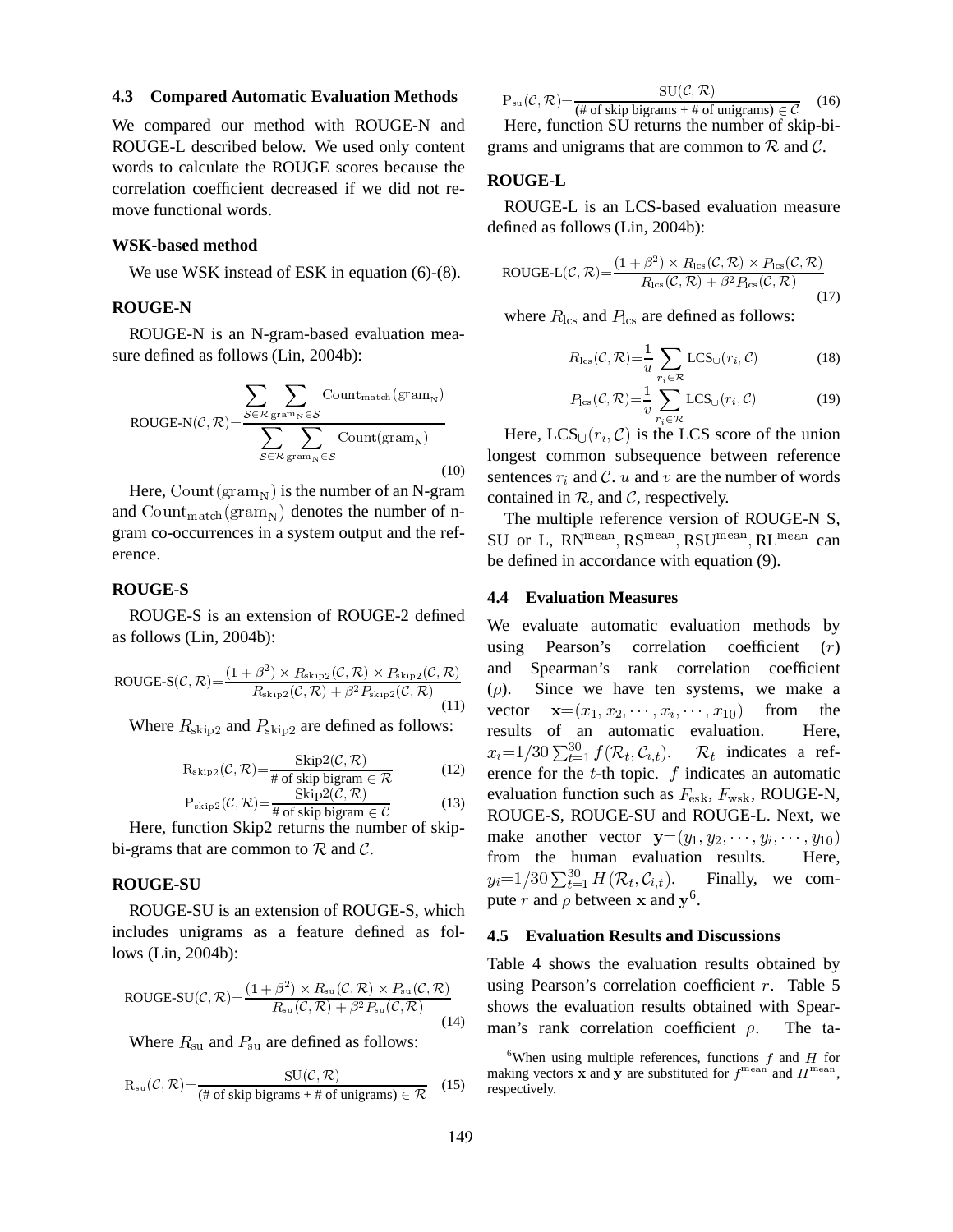| short                                    |                 |      |              |      |                 |              |                         |              | long            |      |                 |              |                 |      |                      |      |  |  |  |      |      |  |
|------------------------------------------|-----------------|------|--------------|------|-----------------|--------------|-------------------------|--------------|-----------------|------|-----------------|--------------|-----------------|------|----------------------|------|--|--|--|------|------|--|
|                                          | $\mathcal{D}_1$ |      | ${\cal D}_2$ |      | $\mathcal{D}_3$ |              | $\mathcal{D}_{\rm avg}$ |              | $\mathcal{D}_1$ |      | $\mathcal{D}_2$ |              | $\mathcal{D}_3$ |      | ${\cal D}_{\rm avg}$ |      |  |  |  |      |      |  |
|                                          | stop            | case | stop         | case | stop            | case         | stop                    | case         | stop            | case | stop            | case         | stop            | case | stop                 | čase |  |  |  |      |      |  |
| ROUGE-1                                  | .965            | .884 | .931         | .888 | .937            | .879         | .956                    | .906         | .906            | .876 | .919            | .916         | .897            | .891 | .918                 | .948 |  |  |  |      |      |  |
| ROUGE-2                                  | .943            | .960 | .836         | .880 | .861            | .906         | .904                    | .937         | .886            | .930 | .788            | .941         | .834            | .616 | .856                 | .929 |  |  |  |      |      |  |
| ROUGE-3                                  | .906            | .936 | .759         | .814 | .786            | .846         | .862                    | .900         | .873            | .909 | .717            | .849         | .826            | .431 | .844                 | .885 |  |  |  |      |      |  |
| ROUGE-4                                  | .878            | .914 | .725         | .752 | .729            | .794         | .837                    | .871         | .850            | .890 | .651            | .787         | .836            | .292 | .836                 | .865 |  |  |  |      |      |  |
| <b>ROUGE-L</b>                           | .919            | .777 | .789         | .683 | .875            | .867         | .898                    | .852         | .917            | .840 | .861            | .812         | .847            | .829 | .910                 | .848 |  |  |  |      |      |  |
| $ROUGE-S(\infty)$                        | .934            | .914 | .805         | .888 | .872            | .938         | .867                    | .917         | .812            | .863 | .744            | .954         | .709            | .547 | .757                 | .900 |  |  |  |      |      |  |
| $ROUGE-S(9)$                             | .929            | .935 | .783         | .899 | .808            | .917         | .856                    | .939         | .840            | .903 | .735            | .951         | .730            | .617 | .787                 | .927 |  |  |  |      |      |  |
| $ROUGE-S(4)$                             | .936            | .943 | .802         | .891 | .839            | .917         | .877                    | .940         | .876            | .920 | .778            | .945         | .814            | .663 | .840                 | .932 |  |  |  |      |      |  |
| $ROUGE-SU(\infty)$                       | .934            | .914 | .805         | .887 | 872             | .937         | .867                    | .917         | .811            | .864 | .743            | .954         | .707            | .547 | .756                 | .900 |  |  |  |      |      |  |
| ROUGE-SU(9)                              | .926<br>.930    | .938 | .765<br>.772 | .890 | .789            | .906<br>.889 | .845                    | .936<br>.927 | .829            | .904 | .705            | .948<br>.928 | .701            | .586 | .766                 | .925 |  |  |  |      |      |  |
| ROUGE-SU(4)                              |                 | .945 |              | .865 | .810            |              | .861                    |              | .868            | .921 | .730            |              | .785            | .620 | .818                 | .925 |  |  |  |      |      |  |
| $F_{\rm esk}^{d=2}$<br>$(\beta = 2)$     | .942            |      | .927         |      | .921            |              | .957                    |              | .941            |      | .957            |              | .967            |      | .969                 |      |  |  |  |      |      |  |
| $F_{\rm esk}^{d=2}$<br>$\beta=3$         | .929            |      | .943         |      | .928            |              | .965                    |              | .939            |      |                 | .962         |                 | .959 | .967                 |      |  |  |  |      |      |  |
| $F^{d=3}$<br>$=2$<br>$_{\rm ejk}$        | .939            |      | .923         |      | .919            |              | .962                    |              | .926            |      | .954            |              | .953            |      |                      | .966 |  |  |  |      |      |  |
| $\vec{F_{\rm esk}^{d=3}}$<br>$\beta = 3$ | .927            |      | .933         |      | .920            |              | .964                    |              | .920            |      | .947            |              | .904            |      | .949                 |      |  |  |  |      |      |  |
| $F_{\rm esk}^{d=4}$<br>β<br>$=2$         | .921            |      | .900         |      | .897            |              | .955                    |              | .900            |      | .932            |              | .890            |      | .946                 |      |  |  |  |      |      |  |
| $F_{\rm esk}^{d=4}$<br>$\beta = 3$       |                 | .909 |              | .900 |                 | .888         |                         | .950         |                 | .892 | .921            |              |                 | .819 | .922                 |      |  |  |  |      |      |  |
| $F_{\rm wsk}^{d=2}$<br>$\beta=2$         |                 | .939 |              | .900 |                 | .897         |                         | .942         |                 | .931 | .923            |              |                 |      |                      |      |  |  |  | .936 | .939 |  |
| $F_{\mathrm{wsk}}^{d=2}$<br>$\beta = 3$  |                 | .928 | .921         |      |                 | .909         | .958                    |              |                 | .932 |                 | .939         |                 | .950 | .950                 |      |  |  |  |      |      |  |
| $F_{\mathrm{wsk}}^{d=3}$                 | .938            |      | .902         |      | .886            | .947         |                         |              | .924            | .921 |                 |              | .934            |      | .944                 |      |  |  |  |      |      |  |
| $F_{\rm wsk}^d$<br>в                     |                 | .928 |              | .922 |                 | .895         |                         | .960         |                 | .920 |                 | .929         |                 | .919 |                      | .942 |  |  |  |      |      |  |
| $F_{\rm wsk}^{d=4}$<br>$\beta=2$         |                 | .929 | .896         |      | .873            |              | .947                    |              | .910            |      | .913            |              | .908            |      | .938                 |      |  |  |  |      |      |  |
| $F^{d=4}$<br>$\beta = 3$<br>wsk          |                 | .918 | .915         |      | .879            |              | .956                    |              | .903            |      | .913            |              | .865            |      |                      | .925 |  |  |  |      |      |  |

Table 4: Results obtained with Pearson's correlation coefficient."stop" indicates with stop word exclusion, "case" indicates w/o stop word exclusion.

bles show results obtained with and without stop word exclusion for the entire ROUGE family. For ROUGE-S and ROUGE-SU, we use three variations following (Lin, 2004b): the maximum skip distances are 4, 9 and infinity  $\frac{7}{1}$ . In addition, we examine  $\beta = 2$ and3 for the ESK-based and WSK-based methods. The decay parameter  $\lambda$  for  $F_{\text{esk}}$  and  $F_{\text{wsk}}$ is set at 0.5. We will discuss these parameter values in Section 4.6.

From the tables, ROUGE-N's r and  $\rho$  decrease monotonically with N when we exclude stop words. In most cases, the performance is improved by including stop words for N  $(\geq 2)$ . There is a large difference between ROUGE-1 and ROUGE-4. The ROUGE-S family is comparable to the ROUGE-SU family and their performance is close to ROUGE-1 without stop words and ROUGE-2 with stop words. ROUGE-L is better than both ROUGE-3 and ROUGE-4 but worse than ROUGE-1 or ROUGE-2.

On the other hand,  $F_{\text{esk}}$ 's correlation coefficients  $(r)$  do not change very much with respect to d. Even if  $d$  is set at 4, we can obtain good correlations. The behavior of rank correlation coefficients  $(\rho)$  is score

similar to the above. The difference between the ROUGE family and our method is particularly large for long summaries. By setting  $d=2$ , our method gives the good results. The optimal  $\beta$  is varied in the data sets. However, the difference between  $\beta = 2$ and  $\beta = 3$  is small.

For  $\rho$ , our method outperforms the ROUGE family except for  $\mathcal{D}_1$ . By contrast, we can see  $d=3$  or  $d=4$  provided the best results. The differences between our method and the ROUGE family are larger than for  $r$ .

For both  $r$  and  $\rho$ , when multiple references are available, our method outperforms the ROUGE family.

Although ROUGE-1 sometimes provides better results than our method for short summaries, it has a critical problem; ROUGE-1 disregards word sequences making it easy to cheat. For instance, we can easily obtain a high ROUGE-1 score by using a sequence of high Inverse Document Frequency (IDF) words. Such a summary is incomprehensible and meaningless but we obtain a good ROUGE-1 score comparable to those of the top TSC-3 systems. By contrast, it is difficult to cheat other members of the ROUGE family or our method.

Our evaluation results imply that  $F_{\text{esk}}$  is robust

We use  $\beta=1,2$ , and 3. However there are little difference among correlation coefficient regardless of  $\beta$  because the number of the words in reference and the number of the words in system output are almost the same.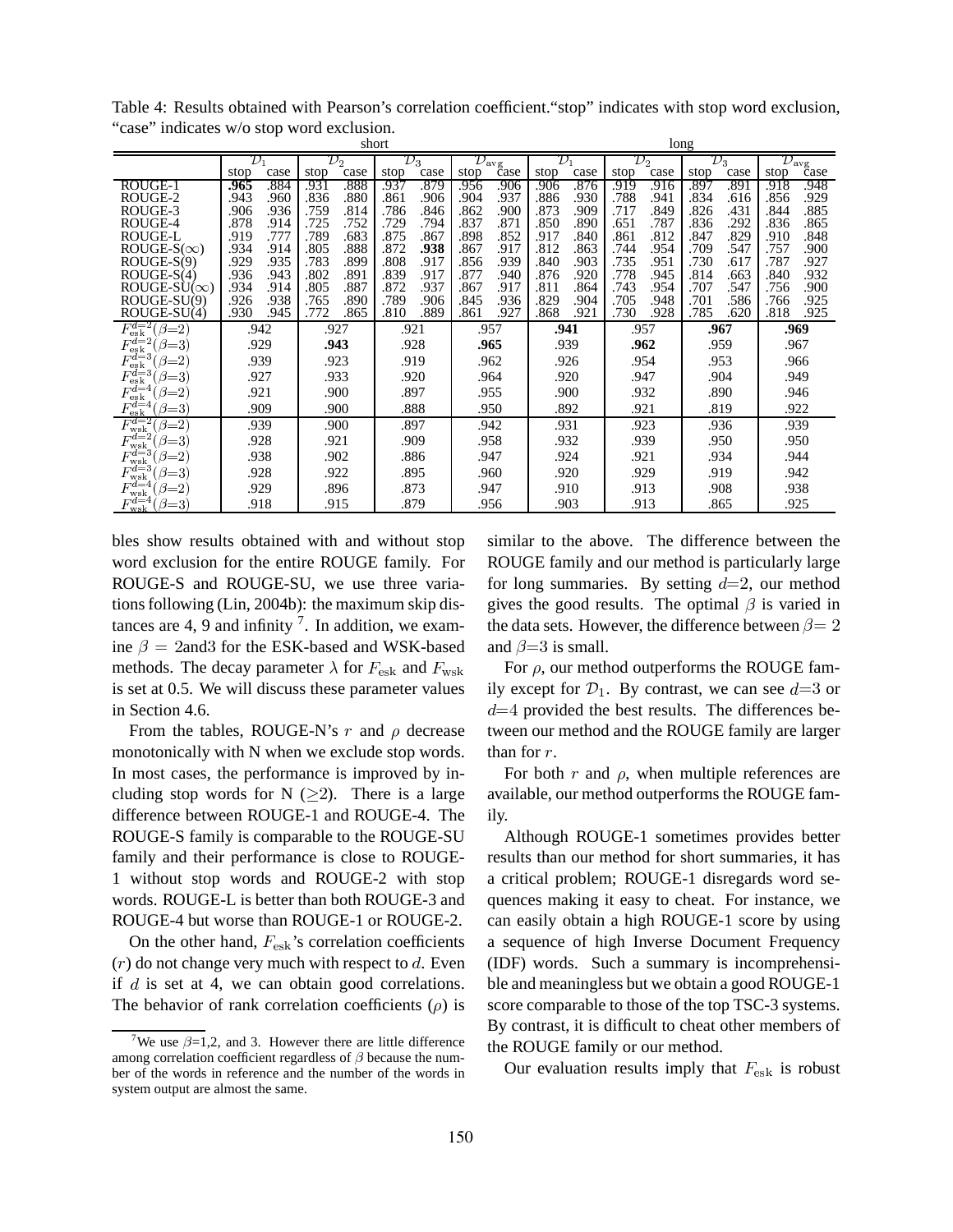| short                                         |                 |              |              |                  |                 |              |                         | long         |                 |              |                 |              |                 |              |              |                                                     |  |
|-----------------------------------------------|-----------------|--------------|--------------|------------------|-----------------|--------------|-------------------------|--------------|-----------------|--------------|-----------------|--------------|-----------------|--------------|--------------|-----------------------------------------------------|--|
|                                               | $\mathcal{D}_1$ |              |              | ${\mathcal D}_2$ | $\mathcal{D}_3$ |              | $\mathcal{D}_{\rm avg}$ |              | $\mathcal{D}_1$ |              | $\mathcal{D}_2$ |              | $\mathcal{D}_3$ |              |              | $\overline{\mathcal{D}_{\text{avg}}}_{\text{case}}$ |  |
|                                               | stop            | case         | stop         | case             | stop            | case         | stop                    | čase         | stop            | case         | stop            | case         | stop            | case         | stop         |                                                     |  |
| ROUGE-1                                       | .988            | .964         | .842         | .891             | .842            | .855         | .927                    | .903         | .818            | .830         | .903            | .806         | .867            | .855         | .842         | .915                                                |  |
| ROUGE-2<br>ROUGE-3                            | .927<br>.879    | .976<br>.927 | .770<br>.588 | .794<br>.697     | .855<br>.818    | .842<br>.818 | .879<br>.867            | .903<br>.927 | .721<br>.758    | .891<br>.842 | .721<br>.636    | .855<br>.745 | .794<br>.806    | .648<br>.564 | .818<br>.709 | .903<br>.855                                        |  |
| ROUGE-4                                       | .818            | .879         | .721         | .697             | .745            | .745         | .867                    | .867         | .685            | .794         | .564            | .612         | .830            | .455         | .709         | .758                                                |  |
| ROUGE-L                                       | .927            | .830         | .661         | .600             | .806            | .818         | .879                    | .806         | .842            | .770         | .576            | .612         | .636            | .709         | .879         | .697                                                |  |
| $ROUGE-S(\infty)$                             | .939            | .939         | .673         | .818             | .794            | .818         | .818                    | .927         | .770            | .879         | .636            | .818         | .697            | .527         | .709         | .867                                                |  |
| $ROUGE-S(9)$                                  | .879            | .952         | .600         | .745             | .721            | .794         | .733                    | .939         | .758            | .806         | .576            | .806         | .673            | .564         | .745         | .855                                                |  |
| $ROUGE-S(4)$                                  | .891            | .964         | .600         | .794             | .794            | .794         | .794                    | .939         | .709            | .842         | .576            | .770         | .770            | .733         | .758         | .842                                                |  |
| $ROUGE-SU(\infty)$                            | .939            | .939         | .673         | .818             | .794            | .818         | .818                    | .927         | .770            | .879         | .636            | .818         | .697            | .553         | .709         | .867                                                |  |
| ROUGE-SU(9)                                   | .879            | .964         | .600         | .745             | .721            | .794         | .745                    | .939         | .745            | .806         | .576            | .758         | .612            | .564         | .745         | .903                                                |  |
| ROUGE-SU(4)                                   | .879            | .988         | .600         | .745             | .721            | .770         | .794                    | .903         | .758            | .855         | .576            | .794         | .709            | .612         | .794         | .842                                                |  |
| $F_{\rm esk}^{d=2}$<br>$(\beta=2)$            | .952            |              | .879         |                  | .855            |              | .939                    |              | .842            |              | .927            |              |                 | .903         | .903         |                                                     |  |
| $\vec{F_{\rm esk}^{d=3}}$<br>$\beta$<br>$=$ 3 | .952            |              | .915         |                  | .891            |              | .939                    |              | .855            |              |                 | .903         |                 | .903         |              | .903                                                |  |
| $F_{\rm e\mathfrak{sk}}^{d=3}$                |                 | .964         |              | .867             | .867            |              | .976                    |              | .818            |              | .927            |              |                 | .879         |              | .879                                                |  |
| $F_{\rm esk}^{d=3}$<br>$\beta = 3$            |                 | .964         |              | .891             |                 | .915         | .976                    |              | .758            |              | .903            |              | .709            |              | .891         |                                                     |  |
| $F_{\rm esk}^{d=4}$<br>β<br>$=2$              |                 | .927         |              | .830             |                 | .867         |                         | .952         |                 | .661         | .903            |              |                 | .733         |              | .915                                                |  |
| $F^{\tilde{d}=4}$<br>$\beta = 3$<br>esk       | .927            |              | .842         |                  | .842            |              |                         | .988         |                 | .588         |                 | .903         |                 | .673         |              | .891                                                |  |
| $F_{\rm wsk}^{d=2}$<br>$\beta=2$              |                 | .976         |              | .794             |                 | .830         |                         | .952         |                 | .818         |                 | .867         | .806            |              | .891         |                                                     |  |
| $F_{\rm wsk}^{d=2}$<br>β<br>$=3$              |                 | .952         |              | .842             | .830            |              |                         | .952         |                 | .818         | .867            |              |                 | .794         | .903         |                                                     |  |
| $F_{\rm wsk}^{d=3}$<br>$\beta=2$              |                 | .976         | .794         |                  |                 | .818         |                         | .939         |                 | .806         | .855            |              |                 | .733         | .879         |                                                     |  |
| $F^{d=3}$<br>$\beta = 3$<br>wsk               | .976            |              | .879         |                  | .855            |              |                         | .952         |                 | .806         |                 | .818         |                 | .794         |              | .915                                                |  |
| $F_{\rm wsk}^{d=4}$<br>$\beta=2$              |                 | .964         | .794         |                  | .818            |              |                         | .939         |                 | .806         |                 | .855         |                 | .697         |              | .915                                                |  |
| $F_{\rm wsk}^{d=4}$<br>$\beta = 3$            | .964            |              | .867         |                  | .855            |              | .976                    |              | .745            |              | .855            |              | .770            |              | .915         |                                                     |  |

Table 5: Results obtained with Spearman's correlation coefficient. "stop" indicates with stop word exclusion, "case" indicates w/o stop word exclusion.

Table 6: Best scores for each data set. Pearson's Correlation Coefficient

|                       |           | Fearson's Correlation Coemcient |                                         |                  |
|-----------------------|-----------|---------------------------------|-----------------------------------------|------------------|
| Length                |           |                                 |                                         | $D_{\text{avg}}$ |
| short                 | .945      | .946                            | .933                                    | .967             |
| $(d, \lambda, \beta)$ | (2,0.7,2) | (2,0.7,4)                       | (2,0.1,3)                               | (2,0.7,3)        |
| long                  | .941      | .962                            | .971                                    | 972              |
| $(d, \lambda)$        | (2,0.6,2) | (2,0.6,3)                       | (2,0.7,2)                               | (2,0.8,2)        |
|                       |           |                                 | Spearman's Rank Correlation Coefficient |                  |
| Length                |           | פע                              | $\nu_{3}$                               | $\nu_{\rm{avg}}$ |
| short                 | .964      | .915                            | .915                                    | .988             |
| $(d, \lambda, \beta)$ | (3,0.9,4) | (2,0.3,4)                       | (3,0.5,3)                               | (4,0.7,4)        |
| long                  | .855      | .927                            | .915                                    | 939              |
| (d,                   | (2,0.8,4) | (3,0.5,2)                       | (2,0.5,4)                               | (2,0.8,3)        |

for  $d$  and length of summary and correlates closely with human evaluation results. Moreover, it includes no trivial way of obtaining a good score. These are significant advantages over ROUGE family. In addition, our method outperformed the WSK-based method in most cases. This result confirms the effectiveness of semantic information and the significant advantage of the ESK.

## **4.6 Effects of Parameters**

Our method has three parameters,  $d, \lambda$ , and  $\beta$ . In Tab this section, we discuss the effects of these parameters. Figure 1 shows r and  $\rho$  for various  $\lambda$  and  $\beta$  we show t values with respect to  $\mathcal{D}_{\text{avg}}$ . Note that we set d at 2 in the figure because the tendency is similar when we use other values, namely  $d(=3 \text{ or } 4)$ . From Fig. 1, we can see that  $\beta=1$  is not good. With automatic

summarization, 'precision' is not necessarily a good evaluation measure because highly redundant summaries may obtain a very high precision. On the other hand, 'recall' is not good when a system's output is redundant. Therefore, equal treatment of 'precision' and 'recall' does not give a good evaluation measure. The figure shows that  $\beta = 2, 3$  and 5 are good for r and  $\beta = 3, 4, 5$  and infinity are good for  $\rho$ .

Moreover, we can see a significant differences between  $\lambda = 1$  and others from the figure. This implies an advantage of our method compared to ROUGE-S and ROUGE-SU, which cannot handle decay factor for skip-n-grams.

From Fig. 1, we can see that  $\rho$  is more sensitive to  $\beta$  than r. Here,  $\beta = 3, 4, 5$  and infinity obtained the best results.  $\beta=1$  was again the worst. This result indicates that we have to determine the parameter value properly for different tasks.  $\lambda$  does not greatly affect the correlation for  $d=3, 4, 5$  and infinity as regards the middle range.

Table 6 show the best results when we examined all parameter combinations. In the brackets, we show the best settings of these parameter combinations. For  $r$ ,  $d=2$  provides the best result and middle range  $\lambda$  and  $\beta$  = 2 or 3 are good in most cases. On the other hand, the best settings for  $\rho$  vary with